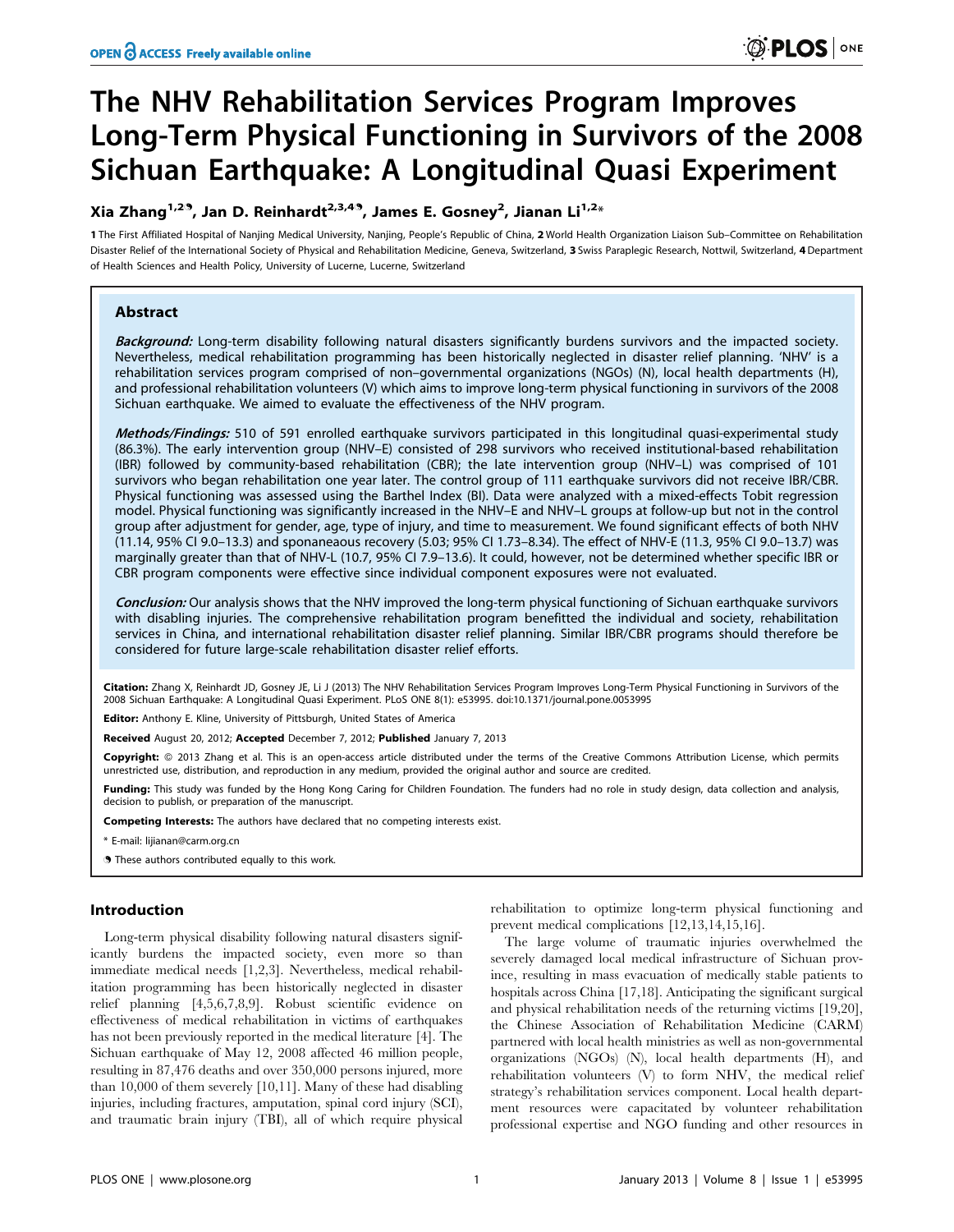

Figure 1. NHV program components and rehabilitation services. doi:10.1371/journal.pone.0053995.g001

providing a comprehensive continuum of institutional and community–based rehabilitation (IBR, CBR) services designed to improve the long-term physical functioning and quality of life of injured survivors [7].

IBR was administered in county hospital rehabilitation departments where patients participated in individualized physical rehabilitation programs. Rehabilitation interventions included muscle strengthening and range of motion exercises, training in self care and mobility activities, education in bladder, bowel and skin care management, and provision of assistive devices. Traditional Chinese therapies including acupuncture and massage were also provided. Following discharge to the community, CBR health sector services including medical care, rehabilitation, assistive devices, health prevention, and health promotion were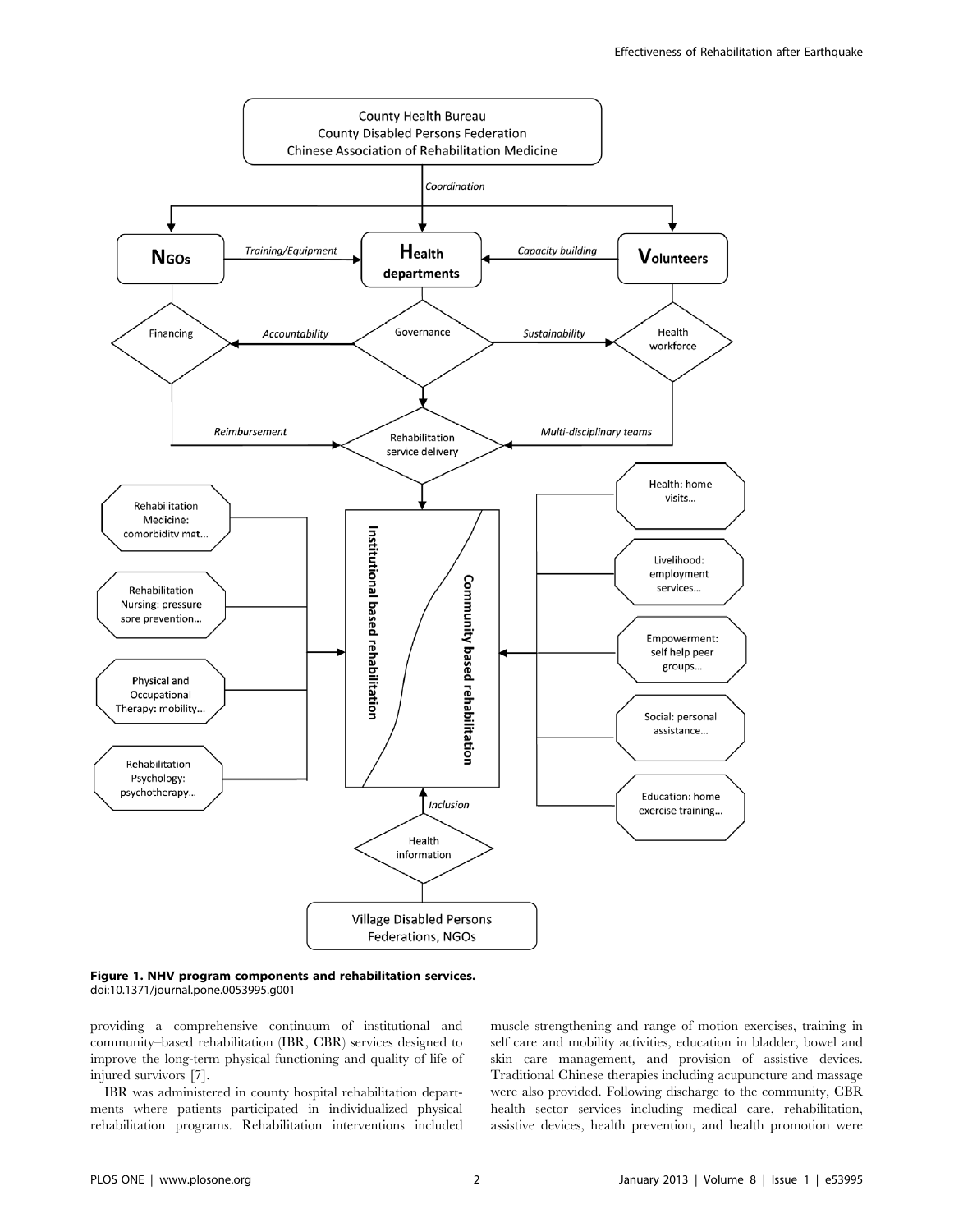provided [21]. Other CBR sectors comprising livelihood, social support, and empowerment were addressed via employment services, personal assistants, and patient self-help peer groups, respectively, among other interventions [21]. NHV focused initially on IBR and shifted to CBR as most earthquake victims were discharged into the community. Figure 1 shows the NHV program components and rehabilitation services.

Currently, NHV operates in two counties which accounted for more than 20% of the earthquake casualties [22]. A comprehensive prospective evaluation of NHV effectiveness attributing program causal effects has not been performed. Cumulative evidence on effectiveness of health service delivery following natural disasters is sparse due to compromised record keeping and lack of systematic planning [4,6,23,24,25]. Our study aims to quantify the effectiveness of the NHV rehabilitation program as measured by improvement in long-term physical functioning of Sichuan earthquake survivors with disabling injuries as assessed by the Barthel Index (BI).

## Methods

#### Ethical Statement

This research has been approved by the ethical review board of the Medical Faculty of the Nanjing Medical University. Informed consent has been obtained from all study participants. All clinical investigations have been conducted according to the principles expressed in the Declaration of Helsinki.

## Design

We use a longitudinal quasi–experimental design with two points of measurement and two intervention groups and a control group.

## Setting

NHV IBR was implemented initially in a hospital in County A (NHV-E) which provided specialized rehabilitation care in its newly established rehabilitation department as part of comprehensive medical management of victims. CBR services were concurrently implemented in the community for patients' benefit following discharge by an international rehabilitation services NGO. Due to the urgent need to rehabilitate additional victims and given NHV's operational efficiency the program was implemented in neighbouring County B after one year (NHV-L). Due to resource and political constraints NHV was not implemented in neighbouring county C which served as the control group. Earthquake impact and victim demographics were comparable in the neighboring counties evaluated.

#### **Participants**

Five hundred and ninety-one earthquake survivors were originally identified and enrolled. Eligibility criteria for this study



Figure 2. Subject flow in the NHV effectiveness study. doi:10.1371/journal.pone.0053995.g002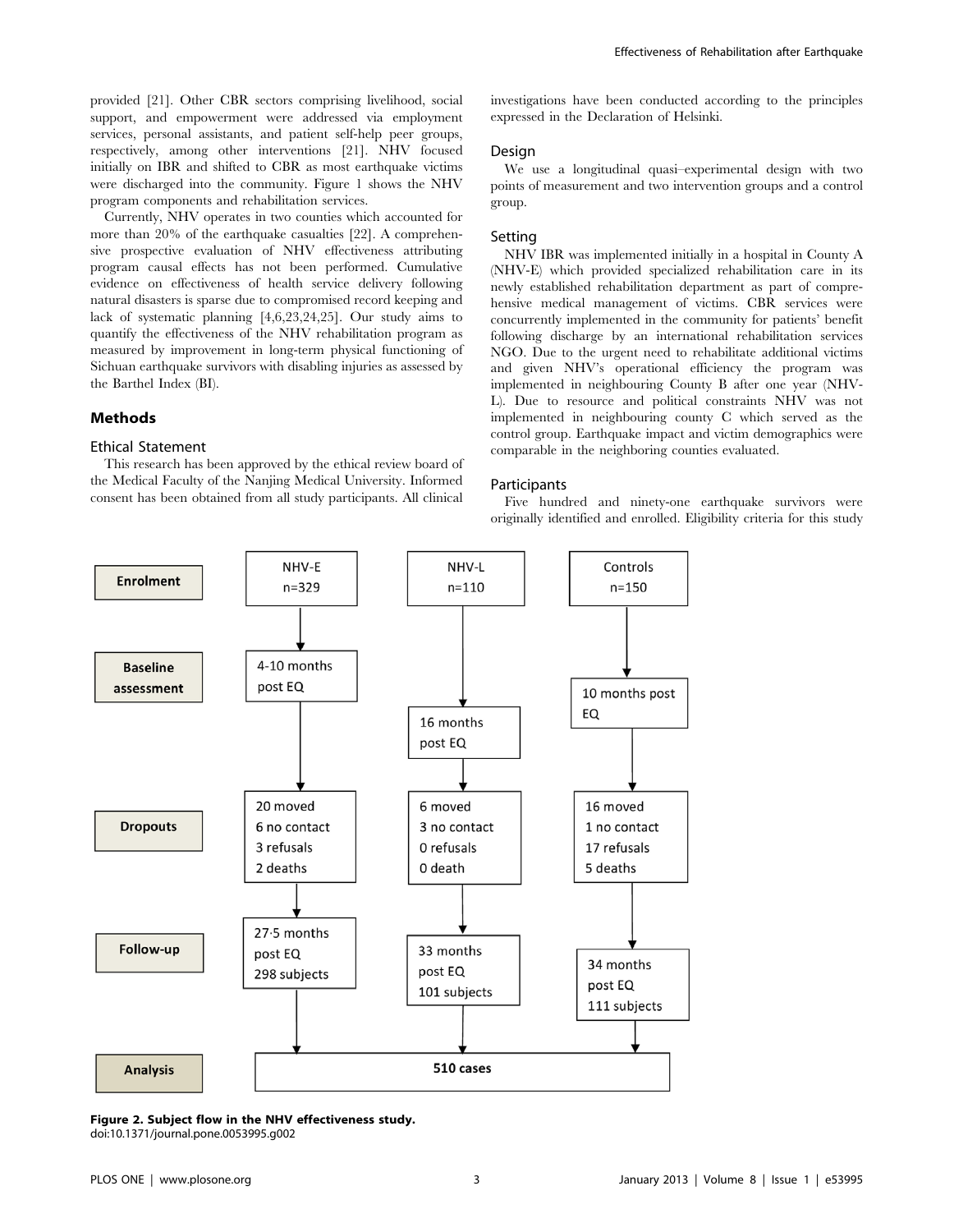

Figure 3. Ceiling effect of the Barthel Index in amputees (three patients from the control group and one from NHV-L begin with a censored score at baseline). Observations for one patient at different time points are connected by lines. doi:10.1371/journal.pone.0053995.g003

were: 1) age of 18 years and older; 2) diagnosis of a disabling injury requiring physical rehabilitation caused by the earthquake, and 3) no complicating internal injury. Based on these criteria, two patients were excluded due to complicating internal injuries. Written informed consent was obtained from participants in the intervention groups. Verbal telephonic consent was obtained from patients in the control group due primarily to limited volunteer availability. Identical consent forms were used. Five hundred and ten subjects completed the study of which 298 subjects were assigned to NHV–E, 101 participants to NHV-L, and 111 to the control group (Figure 2).

| <b>Characteristics</b>                             | NHV-E (n = 298) | $NHV-L(n = 101)$ | Control Group (n = 111) | ₽÷             |  |  |  |
|----------------------------------------------------|-----------------|------------------|-------------------------|----------------|--|--|--|
| Age, mean (SD)                                     | 55.2(16.6)      | 53.4(15.7)       | 51.8 (16.2)             | 0.156          |  |  |  |
| Gender, % male                                     | 34.9            | 30.7             | 39.6                    | 0.392          |  |  |  |
| Injury classification, % (n)                       |                 |                  |                         |                |  |  |  |
| -Fracture                                          | 83.2% (248)     | 85.1% (86)       | 80.2% (89)              | 0.618          |  |  |  |
| -Spinal cord injury                                | $8.7\%$ (26)    | $3.0\%$ (3)      | $3.6\%$ (4)             | 0.048          |  |  |  |
| -Traumatic brain injury                            | $1.7\%$ (5)     | $1.0\%$ (1)      | $6.3\%$ (7)             | 0.017          |  |  |  |
| -Amputation                                        | $3.7\%$ (11)    | $3.0\%$ (3)      | $7.2\%$ (8)             | 0.226          |  |  |  |
| -Other injury                                      | $2.7\%$ (8)     | $7.9\%$ (8)      | $2.7\%$ (3)             | 0.045          |  |  |  |
| BI at baseline, mean (SD)                          | 77.5(18.1)      | 80.1 (18.0)      | 82.4 (15.1)             | $0.032*$       |  |  |  |
| Time earthquake to baseline in<br>days, mean (SD)  | 190.3 (32.5)    | 290.8 (9.1)      | 490.3 (1.5)             | < 0.001        |  |  |  |
| Time earthquake to follow up in<br>days, mean (SD) | 829.5(2.8)      | 984.4 (0.5)      | 1019.4(1.1)             | < 0.001        |  |  |  |
| Duration of Rehabilitation in days,<br>mean (SD)   | 52.6 (19.1)     | 51.5 (19.0)      | Not applicable          | $0.641\dagger$ |  |  |  |

Table 1. Baseline characteristics of the NHV study groups.

SD = Standard Deviation; BI = Barthel Index. <sup>‡</sup>F-test for metric; Chi–square for categorical variables. \*Significant difference between NHV-E and Controls only, according to post hoc tests (Scheffé), <sup>†</sup>T-test.

doi:10.1371/journal.pone.0053995.t001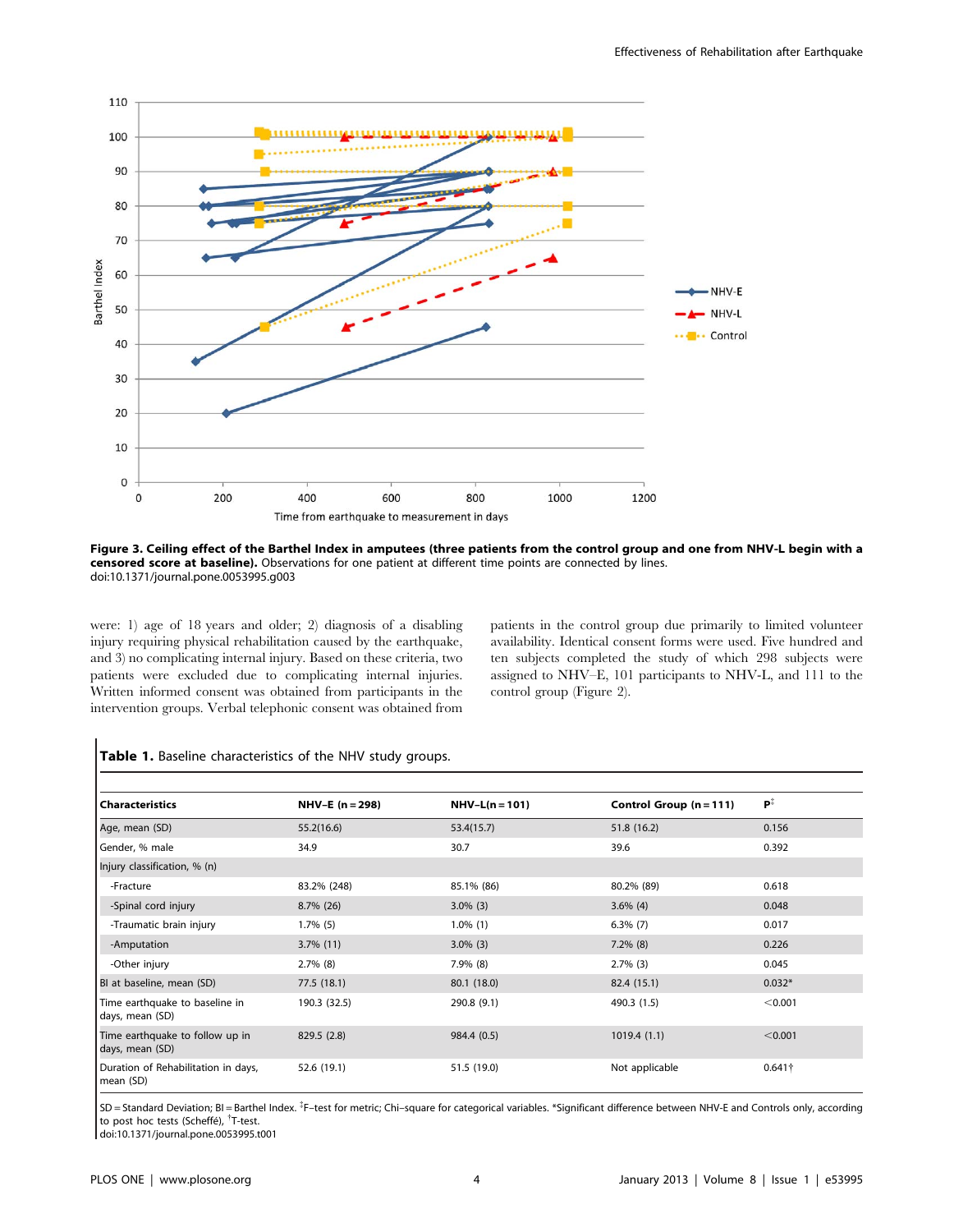#### Measures

Physical functioning was assessed with the Chinese version of the Barthel Index (BI), a measure of performance of ADLs, comprised of personal hygiene, bathing, eating, toileting, ambulation, dressing, bladder and bowel control, transfers, and mobility [26]. BI scores range from zero to 100 with higher scores indicating greater independence [26]. The BI was used since it enhances comparability with other Chinese data on rehabilitation of disabled persons as it is the most widely used non-injury specific assessment measure of functioning in China; Chinese versions of comparable measures used in international research have not yet been validated.

Diagnostic data on injury type were retrieved from patient hospital charts. Demographic information including gender and age as well as date of assessment were also recorded. Baseline intervention group data were obtained prior to the onset of IBR; NHV-E data were obtained at 4–10 months post-earthquake and data for the NHV-L group at 16 months. Baseline control group data were collected at 10 months post-earthquake. Follow-up data for the three groups were collected at 27.5 to 34 months (Figure 2). Measurement points were largely determined by the availability of volunteers for data collection, requiring mathematical adjustment for time to measurement (see below).

#### Effect of NHV on daily physical functioning

Due to a ceiling effect of the BI (Figure 3) we computed a longitudinal Tobit model to estimate the effectiveness of rehabilitation achieved through NHV-E and NHV-L [27,28]. The use of this model in longitudinal analysis of BI data has been recommended by Twisk and Rijmen [24].

A ceiling effect implies that variance of BI scores cannot be measured above the scale maximum score due to the scale design. Scores, however, can be mathematically estimated with the Tobit model which employs a latent dependent variable that can assume values above the scale maximum. Estimation of supramaximal values allows correction for the baseline imbalance of physical functioning across study groups as the NHV-L and control groups had higher baseline values (see Table 1), leaving less margin for improvement up to the scale ceiling. The estimation of values above the scale maximum and the modelling of both an effect of time to measurement and of rehabilitation makes it possible to appropriately differentiate between influences of the rehabilitation program and the natural course of healing. Without correction for the BI's ceiling effect improvement in NHV-L and control group due to spontaneous recovery may have been underestimated.

Since observations  $i(1, ..., n_i)$  at different time points (level 1) were nested in individuals j (1,…,nj ) (level 2) who in turn were nested in different intervention groups (level 3) or counties k (1,2,3), random intercepts  $\delta_i$  and  $\phi_k$  were introduced on the individual and county level, respectively. To model individual responsiveness to recovery over time, a random slope  $\gamma_i$  for the time from the earthquake to the respective measurement points in days (TimeEQMP) was considered. In the fixed part of the model, BI values Y\* (latent) were estimated using patients' age, TimeEQMP, and receipt of NHV rehabilitation services at follow up in the early (NHV\_E\_fu) or late intervention group (NHV\_L\_fu) as time-varying covariates. Gender (male = 1), injury type (dummies were introduced for fractures, amputation, SCI, and TB; other injuries was the reference group), and presence in an intervention (NHV\_E\_base vs. NHV\_L\_base) or control county (reference) were time-constant covariates. Random effects and residuals e were assumed to be normally distributed with a mean of zero and variance of  $\sigma^2$ .

The formula of the resulting three-level Tobit model is:

$$
\begin{aligned} Y\ast k_{ji} = \beta_0 + \beta_1 age_{kji} + \beta_2 male_{kj} + \beta_3 fracture_{kj} + \beta_4 SCI_{kj} \\ + \beta_5 TBI_{kj} + \beta_6 amputation_{kj} + \beta_7 TimeEQMP_{kji} \\ + \beta_8 NHV\_E\_base_{kj} + \beta_9 NHV\_L\_base_{kj} \\ + \beta_{10} NHV\_E\_fu_{kji} + \beta_{11} NHV\_L\_fu_{kji} \\ + \delta_j + \gamma_j TimeEQMP + \beta_k + \varepsilon_{ijk} \end{aligned}
$$

With

$$
\varepsilon_{ijk} \sim N(0, \sigma^2); \delta_j \sim N(0, \sigma^2)
$$
  

$$
\gamma_j \sim N(0, \sigma^2); \phi_k \sim N(0, \sigma^2)
$$
  

$$
Y_{ijk} = Y *_{kji} \text{if } Y *_{kji} < 100
$$
  

$$
Y_{ijk} = 100 \text{if } Y *_{kji} \ge 100
$$

Based on the fixed parameter estimates of this model we predicted BI values for the study groups at baseline and follow-up while adjusting for other model covariates. Bonferroni correction was applied to adjust confidence intervals (CIs) for multiple testing.

#### Counterfactual analysis

To differentiate the effect of IBR/CBR from the effect of recovery over time attributable to other factors, counterfactual predictions [29] were calculated by factoring out the rehabilitation effect in the model equation. Comparison of the slopes of change in BI from baseline to follow-up for the full and the counterfactual predictions indicates the difference between the NHV causal effect and the effect of recovery over time.

#### Sensitivity Analysis

To determine the possible degree to which study dropouts may have resulted in estimation bias, the model was re-estimated by imputing BI dropout data for three scenarios: a) BI remained constant over time; b) BI decreased by ten points; c) BI remained constant in dropouts from the intervention groups while increasing by ten points in controls (censored observation stayed at 100). Fatalities were excluded.

All data were analysed with Stata 12. The three-level Tobit model was implemented with the gllamm command [27,30]. All codes, estimates, analyses of residuals, and details of model development are available from the authors on request.

## Results

Table 1 shows baseline characteristics of the study groups. In terms of injury classification prevalence, significantly more patients are diagnosed with SCI in NHV–E, more patients with TBI are among controls, and more patients with other injuries can be found in NHV-L. Baseline BI scores and times from the earthquake to measurements vary significantly across groups, requiring statistical adjustment. Dropout characteristics are addressed with the related sensitivity analysis below. Without further adjustment, differences between baseline and follow up BI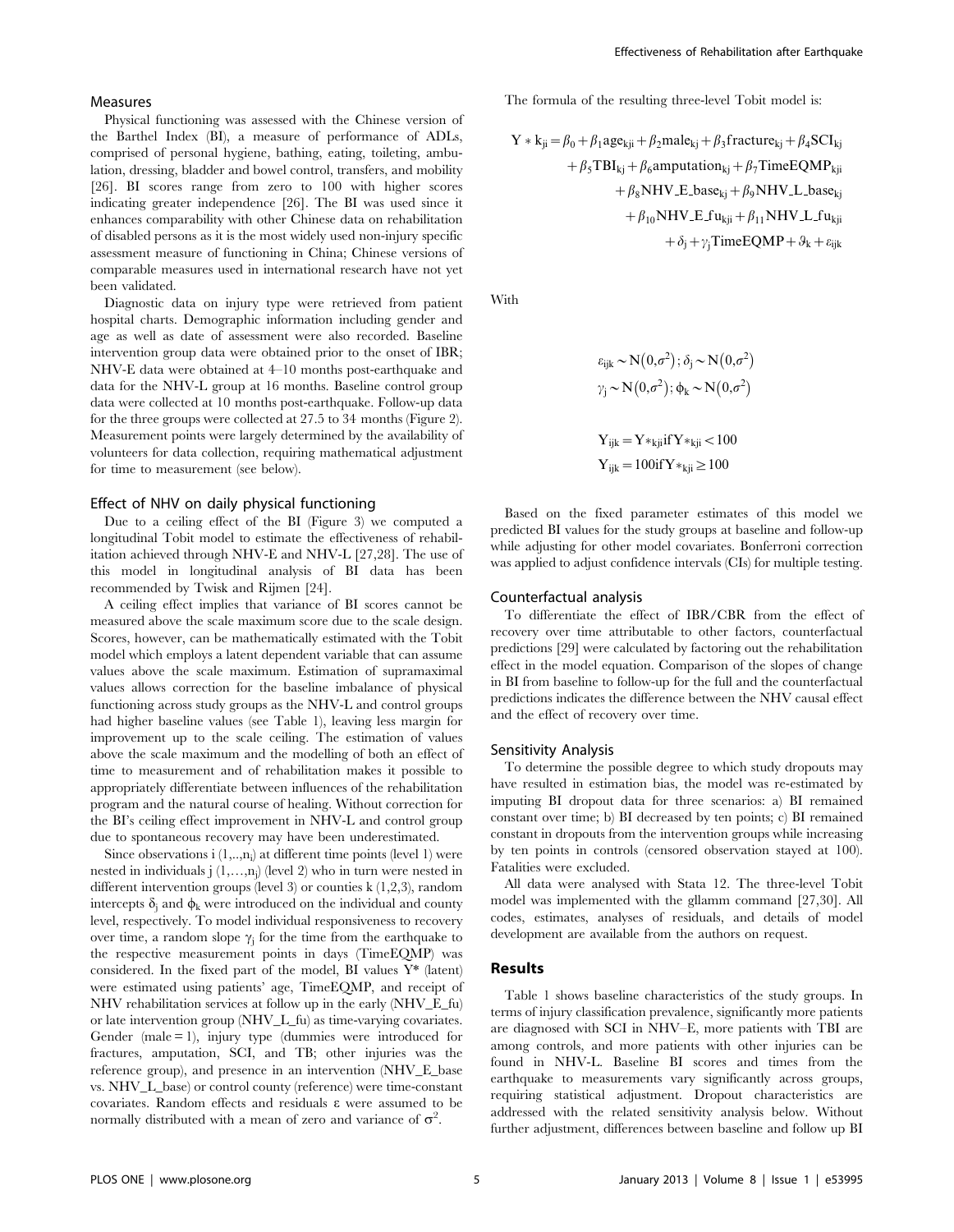are significant in all groups (NHV-E: 13.6, 95%CI 11.3 to 16.0; NHV-L: 9.3, 95% CI 7.5 to 12.0; controls: 6.1, 95% CI 3.8 to 8.4).

Parameter estimates of the multi-level Tobit model (Table 2) show baseline physical functioning to be approximately 12 points lower in the NHV-E and 6 points lower in the NHV-L group than in controls. While NHV-E improved BI scores by about eleven points at follow up (11.3, 95% CI 9.0 to 13.7), the effect of NHV-L was marginally smaller (10.7, 95% CI 7.9 to 13.6). An effect of recovery over time is also noted as BI improved by almost one point over 100 days (0.0083\*100). On the individual level, random intercept and random slope were strongly negatively correlated; the higher the baseline BI scores, the less the individual recovery over time.

Marginal predictions show significant differences in baseline and follow-up BI scores in NHV-E (baseline: 73.8, 95% CI 72.5 to 75.2; follow up: 90.5, 95% CI 88.9 to 92.0) and NHV-L (baseline: 82.2, 95% CI 76.5 to 87.8; follow up: 96.9, 95% CI 92.4 to 101.4), while the difference is no longer significant in the control group (baseline: 86.8, 95% CI 83.6 to 90.1; follow up: 92.8, 95% CI 89.7 to 96.0) due to the absence of the NHV effect (Figure 4).

Figure 5 shows the overall effect of NHV IBR/CBR (11.14, 95% CI 9.0 to 13.3) compared to recovery over time (5.03; 95% CI 1.73–8.34) (Figure 5a) as well as separate NHV-E and NHV-L group effects (Table 2) compared to respective recovery over time (Figure 5b). The positive effect on physical functioning due to NHV is nearly twice that of recovery over time. The recovery over time effect is greater in NHV-E than in NHV-L (5.3; 95% CI 2.7 to 7.8 vs. 4.0, 95% CI  $-2.1$  to 10.1).

Regarding dropouts and their potential impact on estimation of NHV effects, more males dropped from the study than females (63.3 vs. 36.8%,  $X^2 = 22.9$ , p<0.001). Dropouts were also significantly younger (38.2 vs. 54.1,  $T = 7.8$ ; p $\leq 0.001$ ) and had higher baseline BI scores in the intervention groups  $(94.3 \text{ vs. } 78.1,$  $T = 6.8$ , p $\leq 0.001$ ). Sensitivity analysis showed the greatest relative decrease in NHV rehabilitation effects for imputation scenario B in which dropout BI scores were decreased by ten points (Figure 6). The NHV-E and NHV-L effects remained significant in all scenarios, however  $(p<0.01)$ .

#### **Discussion**

The NHV rehabilitation services program improved long-term physical functioning of severely disabled survivors of the 2008 Sichuan earthquake. Our fully adjusted multi-level Tobit model estimated a statistically significant and clinically meaningful 11 point increase in BI in the intervention groups compared to controls; patients who received comprehensive IBR/CBR in two heavily-impacted, neighboring counties (sequenced implementation) benefitted. Statistically meaningful improvement in physical functioning was thus shown in both early and late intervention groups, demonstrating benefit from rehabilitation delivered nearly 1.5 years after injury.

To compare our results with findings from the literature, we performed a systematic review (May 2012) in PubMed, Embase, and CINAHL using the search terms ''rehabilitation'' AND "earthquake" AND ("outcome"\* OR" effectiveness"). Four studies reporting quantitative data on functional outcomes of rehabilitation interventions on adult earthquake subjects were identified; all investigated populations from Sichuan. Two employed a cross-sectional design with a control group [14,31] and the other two used a pre-post intervention design [32]. A cross-sectional study on fracture victims of the Sichuan earthquakes revealed better outcomes in victims who received rehabilitation than controls at 27 months post-earthquake [14].

However, this study did not adequately adjust for baseline functioning. The other cross-sectional study was conducted in patients with tibial shaft fractures and performed a multivariate logistic regression to determine the effect of rehabilitation training on functional recovery. The odds of being in the two study groups which showed the greatest physical independence were five times higher for patients who received rehabilitation training [31]. However, this study is highly prone to bias since bivariate analysis was used to determine the multivariate model variables without correcting for multiple testing [33]. Li et al. [13] compared physical functioning at admission and discharge (institutional rehabilitation) in 51 Sichuan survivors with SCI and noted significant improvement. However, isolation of an effect of rehabilitation from spontaneous recovery was not possible since no control group was employed. Ning et. al [32] studied a teambased rehabilitation intervention and reported that the percentage of patients with complete functional dependence decreased from 89% at baseline to 38% at follow-up. However, it is unclear how functional dependence was measured, no control group was used, and no adjustment for other factors was performed.

Evidence on the effectiveness of medical rehabilitation in earthquake victims is scarce. Of the four relevant studies, two were of questionable methodological quality and none employed a pre-post intervention design using a control group. Our study is the first to employ a longitudinal design with a control group, allowing estimation of a causal effect of rehabilitation programming on physical functioning. The comparably large sample sizes allowed for appropriate adjustment for patient demographics and injury types. This study thereby contributes significantly to the evidence base on medical rehabilitation of earthquake victims.

Limitations of our research require that its results be viewed with caution, however. Counterfactual analysis allowed us to differentiate the effect of NHV IBR/CBR from that of recovery over time. However, although effectiveness of the NHV IBR/CBR program was demonstrated, it could not be determined whether specific IBR or CBR program components were effective since individual component exposures were not evaluated. IBR is believed to have made a significant contribution as has been found in other studies [13] since individualized therapy programs were designed to improve specific functional outcomes, including ADLs. However, BI was not administered at discharge, precluding isolation of an effect due to IBR. The effect of CBR would be more challenging to determine since discharged patients received various CBR health sector services, including rehabilitation (less structured and administered primarily by the patient or caregiver), in addition to other CBR sector services which likely positively affected functional outcomes. Future studies could be designed to distinguish between relative IBR and CBR effects as well as subcomponent effects on rehabilitation program effectiveness (the effect of specific IBR therapies or of CBR self-help peer groups, for example). CBR effects are expected to be further clarified by results of the third victim assessment performed in 2012 (data unavailable).

Although the BI ceiling effect was corrected using a Tobit model, actual improvement of patients who started IBR with censored scores was nonetheless not measured in this study. Future studies could employ other functional status measures which allow more precise evaluation of functional improvement, potentially based on WHO's International Classification of Functioning, Disability and Health (ICF) [34]. Measures of physical functioning that can be used for both clinical evaluation as well as populationbased, survey assessment remain to be developed, however [4,35].

Increased dropouts in controls compared to intervention groups may have also biased results; nonetheless, the NHV effect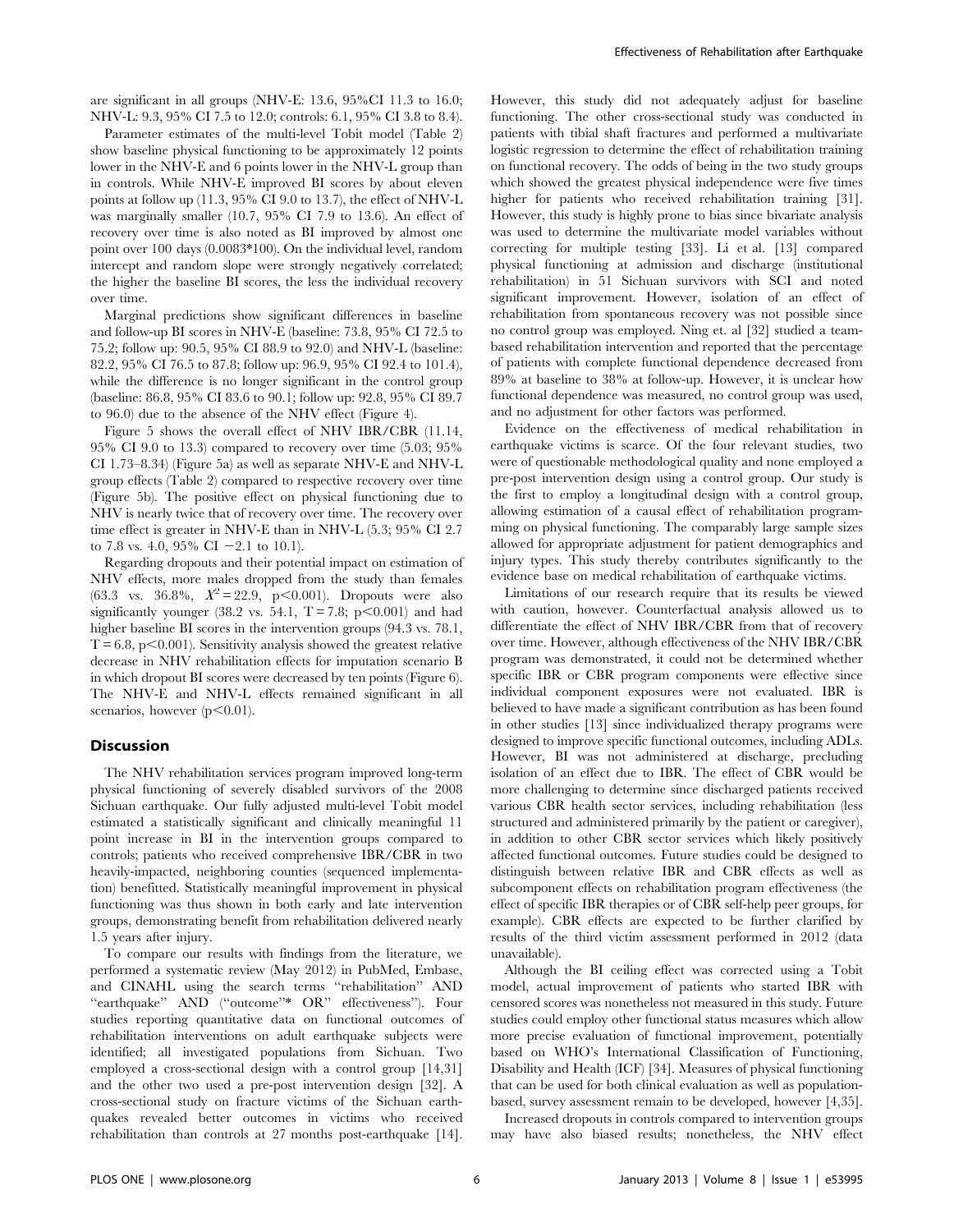Table 2. Parameter estimates for Barthel Index (BI) based on the three-level Tobit model.

| l Predictors                                     | Coefficient | SE       | z          | 95% Confidence Interval |           |  |  |  |
|--------------------------------------------------|-------------|----------|------------|-------------------------|-----------|--|--|--|
| Age                                              | $-0.0328$   | 0.0256   | $-1.3$     | $-0.0831$               | 0.0174    |  |  |  |
| Male                                             | 1.3257      | 0.8428   | 1.6        | $-0.3262$               | 2.9776    |  |  |  |
| Fracture                                         | 6.8478      | 2.0357   | $3.4***$   | 2.8579                  | 10.8377   |  |  |  |
| SCI                                              | 5.6715      | 2.571    | $2.2*$     | 0.6325                  | 10.7105   |  |  |  |
| TBI                                              | 7.5046      | 2.9879   | $2.5*$     | 1.6484                  | 13.3607   |  |  |  |
| Amputation                                       | 2.7665      | 2.8281   | 1.0        | $-2.7764$               | 8.3095    |  |  |  |
| Time from EQ to MP in days                       | 0.0083      | 0.0016   | $5.2***$   | 0.0052                  | 0.0115    |  |  |  |
| NHV-E baseline                                   | $-12.0477$  | 1.51     | $-8.0***$  | $-15.0073$              | $-9.0881$ |  |  |  |
| NHV-L baseline                                   | $-5.9792$   | 2.4302   | $-2.5*$    | $-10.7424$              | $-1.216$  |  |  |  |
| NHV-E follow up                                  | 11.3622     | 1.1982   | $9.5***$   | 9.0137                  | 13.7107   |  |  |  |
| NHV-L follow up                                  | 10.7119     | 1.4589   | $7.3***$   | 7.8526                  | 13.5712   |  |  |  |
| Intercept                                        | 79.2396     | 2.5876   | $30.62***$ | 74.168                  | 84.3112   |  |  |  |
| Variances/co-variances and SEs of random effects |             |          |            |                         |           |  |  |  |
| Level 1                                          | 35.6958     | 3.4261   |            |                         |           |  |  |  |
| Level 2 (subject): intercept                     | 501.4740    | 28.8731  |            |                         |           |  |  |  |
| Level 2 (subject): slope                         | 0.0002      | < 0.0001 |            |                         |           |  |  |  |
| Level 2 (subject): cov (intercept, slope)        | $-0.2609$   | 0.0270   |            |                         |           |  |  |  |
| Level 3 (group) intercept                        | < 0.0001    | < 0.0001 |            |                         |           |  |  |  |

Log Likelihood: -3415.094; Bayesian Information Criterion (BIC): 6947.956.

SE = standard error, z = standardized coefficient; EQ = earthquake; MP = point of measurement; cov = covariance \*p<0.05, \*\*p<0.01, \*\*\* p<0.001. doi:10.1371/journal.pone.0053995.t002





doi:10.1371/journal.pone.0053995.g004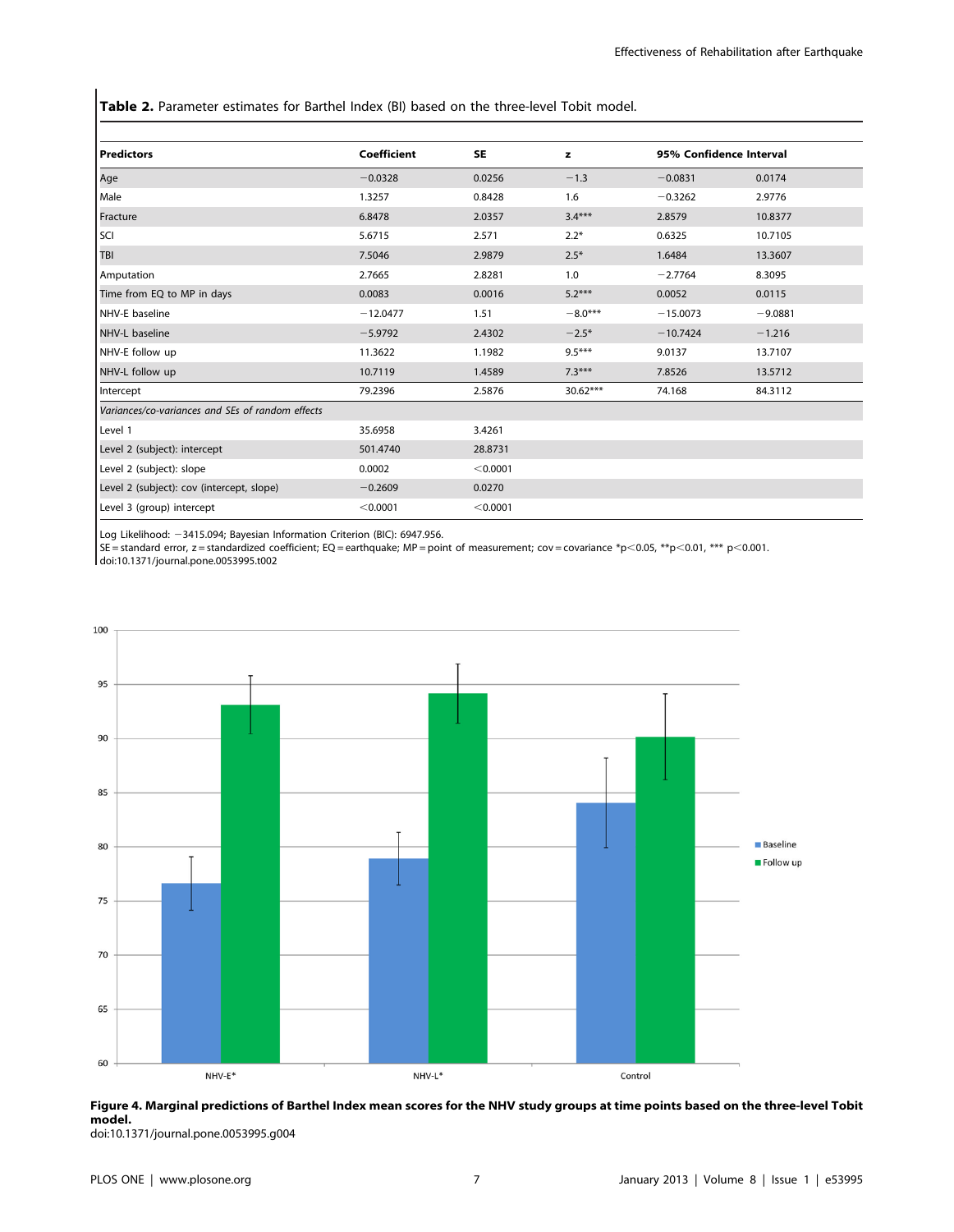

# Figure 5. Relative combined effect of NHV and recovery over time (a) and individual effects of NHV-E and NHV-L and recovery over time (b).

doi:10.1371/journal.pone.0053995.g005

remained significant in our sensitivity analysis. Younger persons with better functional status at baseline dropped from the study, presumably migrating to other counties for employment [36]. Overestimation of the effect of recovery over time (population level) may have resulted since patients starting with higher baseline functioning are more likely to show smaller recovery over time effect based on random effect analysis.

Our study has significant implications for rehabilitation disasterrelated research, for the study population, for the impacted area, and for rehabilitation disaster relief within China and internationally. Regarding disaster-related research, this analysis reinforces the significance of systematic needs and functional assessment data collection in support of long-term outcomes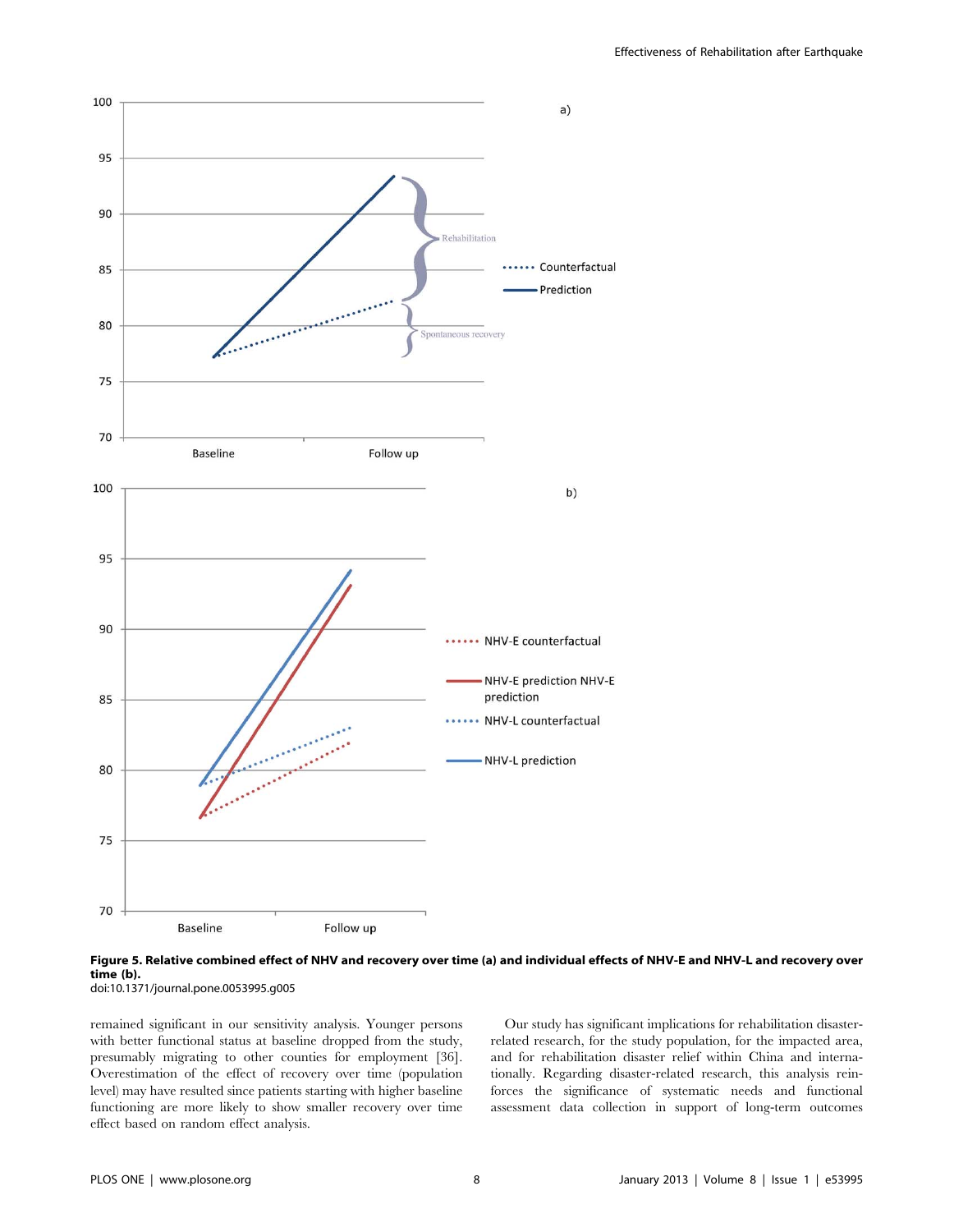

Figure 6. Sensitivity analysis: estimated change in NHV rehabilitation effect based on different dropout imputation **scenarios.** Legend: Scenario  $A = no$  dropouts incurred any change in Barthel Index; Scenario  $B = all$  dropouts decreased by ten points in Barthel Index at follow up; Scenario  $C =$  dropouts from the intervention groups did not change between baseline and follow up, while dropouts from the control group increased by ten points in Barthel Index; Complete cases = model estimation with valid cases only (see Table 2). Error bars represent 95% confidence intervals. doi:10.1371/journal.pone.0053995.g006

follow up studies. Such studies are required to improve the scientific base of disaster relief planning [25].

Sichuan earthquake victims with improved physical functioning are able to perform daily activities more independently, requiring less assistance. Moreover, they can perform household domestic tasks and work outside the home, contributing to the overall recovery of post-disaster society with reduced demand on health and social services. Greater victim community integration also enhances personal empowerment and well-being. The NHV rehabilitation services programme has thereby reduced the potential long-term burden of the earthquake on individuals and the community in this resource-constrained area.

The significant development of rehabilitation infrastructure via NHV demonstrates how large-scale natural disasters, particularly earthquakes, present an opportunity to expand rehabilitation services in low-resource regions. When the international rehabilitation services NGO departs in 2013 at the end of its five-year commitment, significantly developed IBR and CBR services will remain in place. Rehabilitation departments of hospitals in County

#### References

- 1. Redmond AD, Li J (2011) The UK medical response to the Sichuan earthquake. Emerg Med J 28: 516–520.
- 2. Burns AS, O'Connell C, Rathore F (2012) Meeting the challenges of spinal cord injury care following sudden onset disaster: lessons learned. J Rehabil Med 44: 414–420.
- 3. Landry MD, O'Connell C, Tardif G, Burns A (2010) Post-earthquake Haiti: the critical role for rehabilitation services following a humanitarian crisis. Disabil Rehabil 32: 1616–1618.
- 4. Reinhardt JD, Li J, Gosney J, Rathore FA, Haig AJ, et al. (2011) Disability and health-related rehabilitation in international disaster relief. Glob Health Action 4: 7191.
- 5. Kett M, van Ommeren M (2009) Disability, conflict, and emergencies. Lancet 374: 1801–1803.
- 6. Gosney J, Reinhardt JD, Haig AJ, Li J (2011) Developing post-disaster physical rehabilitation: role of the World Health Organization Liaison Sub-Committee on Rehabilitation Disaster Relief of the International Society of Physical and Rehabilitation Medicine. J Rehabil Med 43: 965–968.
- 7. WHO (2005) Disasters, disability and rehabilitation. Available: http://www. who.int/violence\_injury\_prevention/other\_injury/disaster\_disability2.pdf. Accessed 2011 Nov 10.

A and B are now treating traumatic victims of motor vehicle accidents as well as other disabling injuries and rehabilitation diagnoses.

The rapid, close, and continued coordination between multiple rehabilitation stakeholders, including local authorities, national and international NGOs, and professional societies, serves as an example to guide future disaster responses in China and internationally. Capitalizing on the established operational mechanism and employing experienced program leadership, NHV was implemented in only half the time in County B (two weeks). The use of a professional volunteer recruitment database to hasten response underscores the recognized need within the international humanitarian response community for an international register of foreign medical team provider organizations [37]. NHV IBR/ CBR also exemplifies the recognition within the international humanitarian community for close linkage of surgical and rehabilitation services as well as for a spectrum of required rehabilitation services following a large-scale disaster with significant disabling injuries [4,9,38].

In conclusion, our study provides evidence that the NHV program was effective in improving physical functioning of injured earthquake survivors of the 2008 Sichuan earthquake. The comprehensive rehabilitation program benefitted the individual and society, rehabilitation services in China, and international rehabilitation disaster relief planning. Similar IBR/CBR programs should therefore be considered for future large-scale rehabilitation disaster relief efforts.

## Acknowledgments

We acknowledge the support of the Hong Kong Caring For Children Foundation, the Chinese Association of Rehabilitation Medicine, the Nanjing Medical University, Handicap International, the Sichuan Province and Mianzhu County Government, the Mianzhu County People's Hospital, the Anxian Traditional Chinese Medicine Hospital, and the Hong Kong Rehabilitation Society. We deeply thank the rehabilitation volunteers who participated in this study. The investigation would not have been possible without the significant contributions of Xiaorong Hu, Sijing Chen, and Shouguo Liu, who were intimately involved in NHV design and data collection. Carolina Ballert, Nandini Devi, Bernd Fellinghauer, Per von Groote, Andrew Pennycott, and Sheng Cai are kindly acknowledged as well for their technical contributions.

#### Author Contributions

Conceived and designed the experiments: XZ JL JR. Performed the experiments: XZ JL. Analyzed the data: JR. Contributed reagents/ materials/analysis tools: JR. Wrote the paper: XZ JR JG JL.

- 8. Rathore FA, Gosney JE, Reinhardt JD, Haig AJ, Li J, et al. (2012) Medical rehabilitation after natural disasters: why, when, and how? Arch Phys Med Rehabil 93: 1875–1881.
- 9. Redmond AD, Mardel S, Taithe B, Calvot T, Gosney J, et al. (2011) A qualitative and quantitative study of the surgical and rehabilitation response to the earthquake in Haiti, January 2010. Prehosp Disaster Med 26: 449–456.
- 10. Centre for Research on the Epdidemiology of Disasters CRED (2012) EM-DAT. The international disaster database. Available: www.emdat.be. Accessed 2012 May 1.
- 11. You C, Chen X, Yao L (2009) How China responded to the May 2008 earthquake during the emergency and rescue period. J Public Health Policy 30: 379–393; discussion 393–374.
- 12. Dong ZH, Yang ZG, Chen TW, Feng YC, Wang QL, et al. (2009) Spinal injuries in the Sichuan earthquake. N Engl J Med 361: 636–637.
- 13. Li Y, Reinhardt JD, Gosney JE, Zhang X, Hu X, et al. (2012) Evaluation of functional outcomes of physical rehabilitation and medical complications in spinal cord injury victims of the Sichuan earthquake. J Rehabil Med 44: 534– 540.